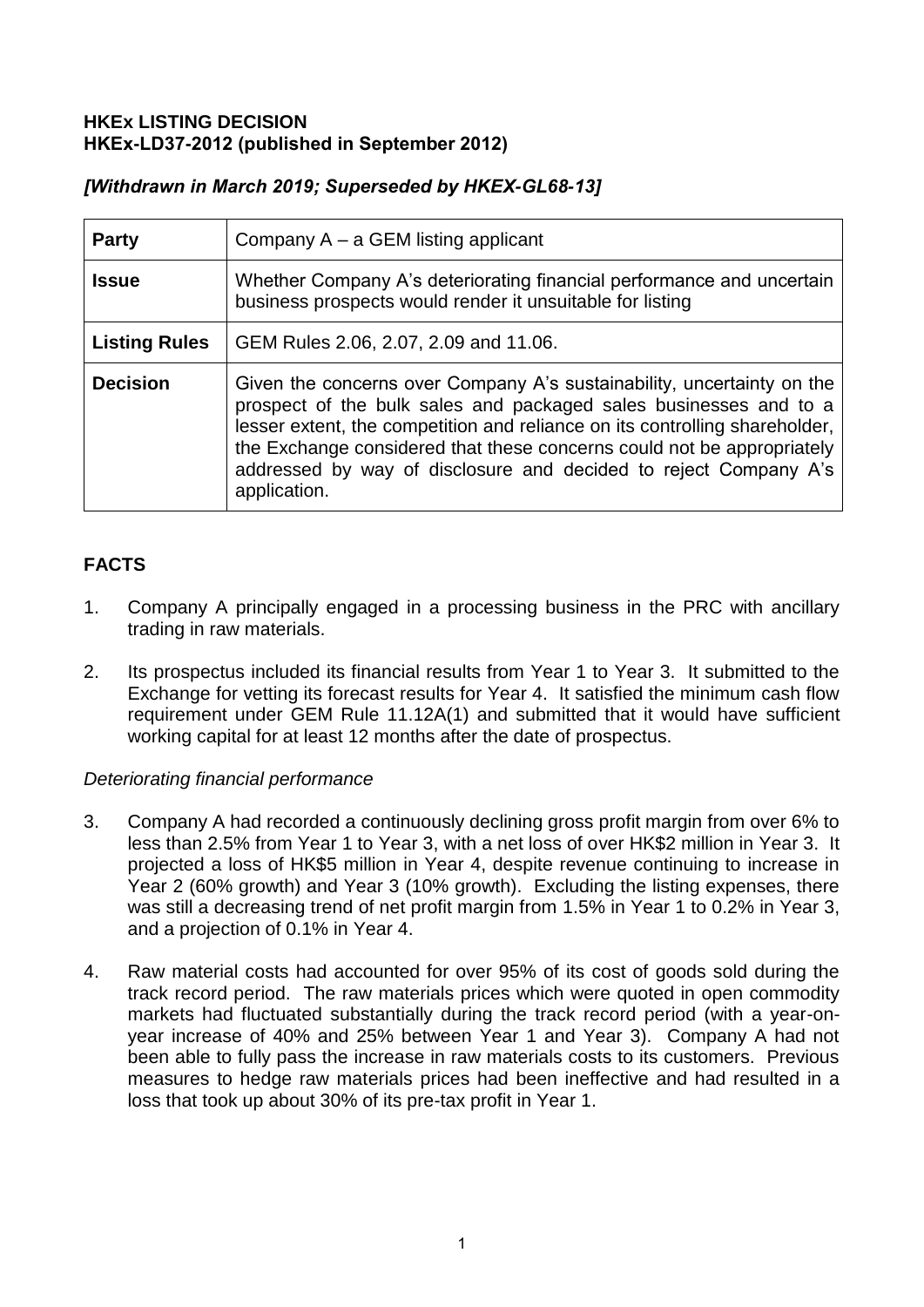- 5. The gross profit margin from selling its finished goods had been even lower than that from trading of its excess raw materials during the track record period (e.g. 2% compared to 4% in Year 3).
- 6. It had recorded significant net foreign exchange gains on financing activities in Year 2 and Year 3. Excluding these foreign exchange gains, Company A would have recorded an even slimmer net profit in Year 2 and a more substantial loss in Year 3.
- 7. Its interest coverage ratio declined from over 2.5 times to less than one time during the track record period, and its weighted average interest rates increased from about 2% to over 5% during the same period. Interest expenses had continued to increase during the track record period. It had also obtained substantial interest-free loans from its controlling shareholder.
- 8. Based on Company A's breakeven analysis, it would only be able to return to profit in Year 4 if it could secure an over 20% increase in selling price or sales quantity. However, according to its forecast, it only expected a 2% increase in revenue in Year 4.

### *Uncertainty over the prospects of Company A's bulk sales and packaged sales businesses*

- 9. Company A's products were available in packaged and bulk form. During the track record period, Company A had mainly sold its products in bulk form. In view of the industry trend to shift to packaged products, Company A had begun to produce packaged products since Year 1 and planned to substantially expand the production scale going forward.
- 10. Certain local governments had placed restrictions on sales in bulk form since Year 2. Certain of Company A's sales during the track record period fell under these restrictions.
- 11. Packaged sales accounted for 1%, 1% and 2% of revenue in Year 1 to Year 3, and were forecast to increase to about 3% in Year 4. They contributed less than HK\$1 million gross profit in each of Year 1 and Year 2, and recorded a gross loss in Year 3 and a forecast loss in Year 4.
- 12. The sponsor and Company A's directors considered that Company A's business would be sustainable after listing. They also considered that Company A's proposed expansion plan was feasible and appropriate.

### **APPLICABLE RULES**

- 13. GEM Rule 2.06 states that the GEM Rules are designed to ensure that investors have and can maintain confidence in the market and in particular that, applicants are suitable for listing.
- 14. GEM Rule 2.07 states that the GEM Rules are not exhaustive and that the Exchange may impose additional requirements or make listing subject to special conditions whenever it considers it appropriate.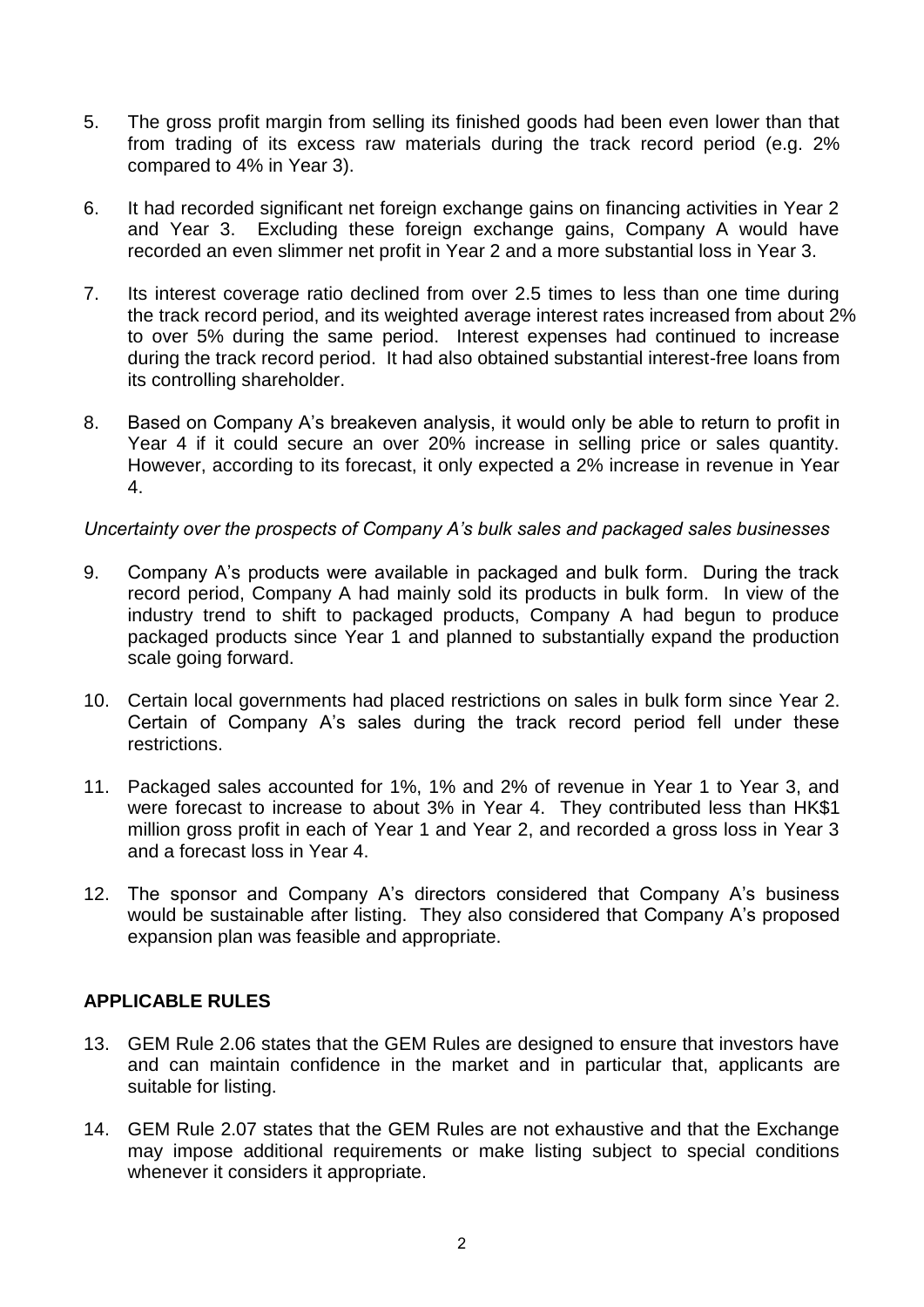- 15. GEM Rule 2.09 states that suitability for listing depends on many factors. Applicants for listing should appreciate that compliance with the GEM Rules may not itself ensure an applicant's suitability for listing. The Exchange retains the discretion to accept or reject applications and in reaching its decision will pay particular regard to the general principles outlined in GEM Rule 2.06. Informal and confidential guidance may be sought from the Exchange concerning the eligibility of any proposed application for listing.
- 16. GEM Rule 11.06 stipulates that both the issuer and its business must, in the opinion of the Exchange, be suitable for listing.

# **ANALYSIS**

- 17. While no profit requirement is imposed on companies seeking to list on GEM, uncertainty over a company's future financial performance may cast doubt on its sustainability. Where a company's business model is believed to be unsustainable, the Exchange will consider it unsuitable for listing.
- 18. The Exchange took into account the following factors (and to a lesser extent competition and reliance on the controlling shareholder) when considering Company A's suitability for listing:-

#### *Deteriorating financial performance*

- (a) Company A had shown a deteriorating financial performance during the track record period and there was no sign of improvement in the Year 4 forecast.
- (b) It had not shown it had effective measures to manage its exposure to raw materials price fluctuation during the track record period and going forward.
- (c) The gross profit margin of its manufacturing activities had been even lower than that of its trading activities. It was doubtful that Company A could sustain itself at such a gross profit margin.
- (d) It had benefited from the recent appreciation of RMB against USD during the track record period. However, foreign exchange rates can fluctuate volatilely. The track record results would be worse than disclosed in its financial statements if the foreign exchange gains were excluded.
- (e) It relied on borrowings to support its daily working capital, and had been subject to increasingly high borrowing costs during the track record period, even after taking into account the substantial interest-free loans from its controlling shareholder. Given the low profit margin, any increase in borrowing costs in the future could easily wipe out its net profit.
- (f) It would be unlikely to return to a breakeven position based on its forecast increase in revenue.